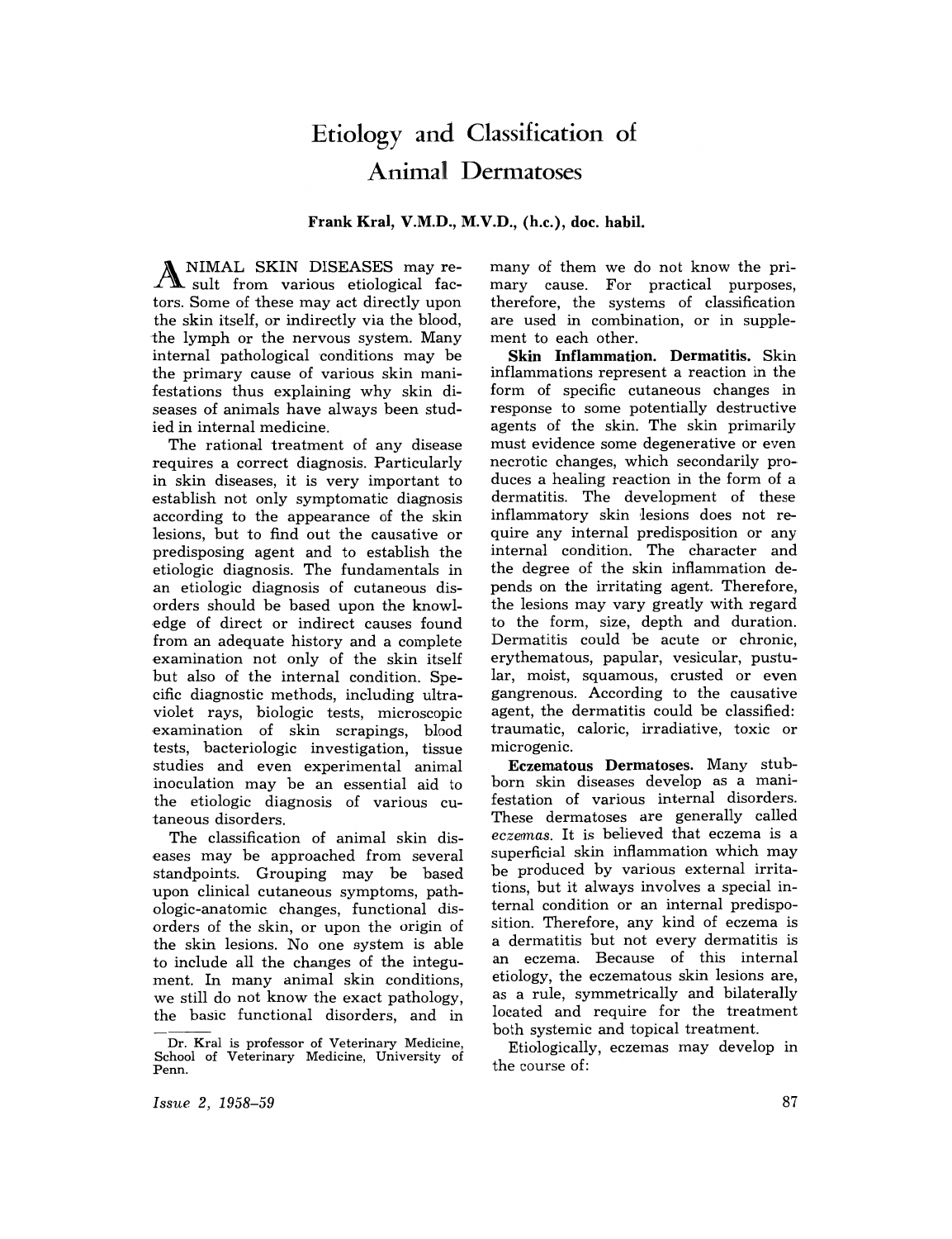

Squamous crusted eczema associated with hypoestrogenism.

- 1. Deficient nutrition: vitamins, minerals, fat, protein, trace elements etc.
- 2. Internal diseases: nephritis, hepatitis, enteritis, disorders of anal glands, prostate, uterus.
- 3. Hormonal disorders: gonadal hormones; estrogens, androgens, anterior pituitary hormones, thyroidal hormones, adrenal cortical hormones and
- 4. Intoxications; thallium, mercury, ergot, drugs etc.

Allergic Dermatoses. Cutaneous allergy is a specifically acquired alteration in the capacity of living skin tissue to react. It results from exposure to an exciting agent or agents, and it appears upon re-exposure to the same or to an immunologically or chemically related agent. Allergic dermatoses in animals may be caused by foods, viruses, bacteria, fungi, internal or external parasites, chemicals, drugs, vitamins, hormones, antibiotics or various physical agents. Photosensitization is considered as a special type of a cutaneous allergy.

Functional Diseases of the Skin. Functional derangements in the skin of animals take a great variety of forms. Included are disorders of sensation, disturbed functioning of sweat and sebaceous glands, and deviations in hair and pigment development.

- 1. Pruritus. Generalized and localized itching.
- 2. Disorders in coil gland secretion. Ex-

cessive sweating, generalized or localized. Diminished or arrested sweating.

- 3. Disorders in activity of sebaceous glands. Generalized or localized seborrhea. Diminished or arrested activity of sebaceous glands.
- 4. Diseases of the hair follicles and the hair. Folliculitis. Alopecia; congenital. acquired. Structural disorders of the hair: trichoptilosis, trichoorrhexis nodosa.
- 5. Disorders in pigmentation of skin and hair: hyperpigmentation, depigmentation.



Congenital Alopecia

Hypertrophic Changes of the Skin.

- 1. Hypertrophy of the cutaneous cellular tissue.
- 2. Hyperkeratosis.
- 3. Parakeratosis.

Skin Tumors. Skin tumors can best be classified with regard to their location: epidermal, dermal, dermal appendages, subcutaneous tissue and as to their type: benign or malignant.

- 1. Epidermis: Benign; cutaneous horn, horny pads, papillomatosis. Malignant; squamous-cell carcinoma, basal cell carcinoma.
- 2. Dermis: Benign; fibroma, keloid, fibromatosis of rabbits, lumpy skin disease of cattle, neurofibroma, angioma, leiomyoma, sarcoid.

Malignant; fibrosarcoma, neurogenic sarcoma, lymphosarcoma, mast cell sarcoma, malignant melanoma, infectious myxomatosis of rabbits.

3. Dermal appendages: hair follicle tumors, sweat gland tumors, sebaceous gland tumors.

*Iowa State College, Veterinarian*